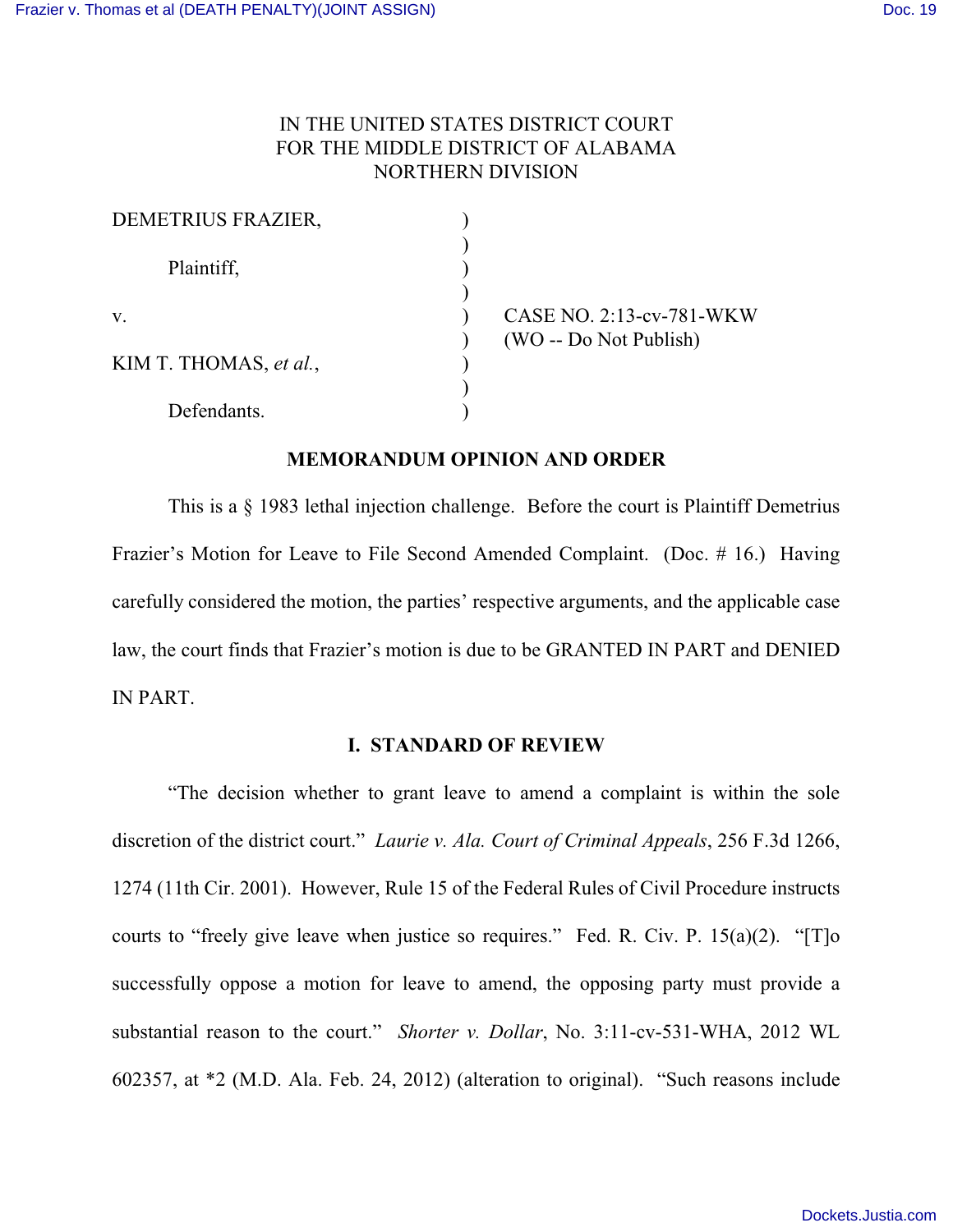'undue delay, bad faith, dilatory motive on the part of the movant, . . . undue prejudice to the opposing party by virtue of allowance of the amendment, [and] futility of amendment.'" *Id.* (quoting *Foman v. Davis*, 371 U.S. 178, 182 (1962)) (alterations in original).

#### **II. FACTUAL AND PROCEDURAL HISTORY**

Frazier is an Alabama inmate sentenced to death. On October 21, 2013, Frazier filed a § 1983 complaint for violations of his right to access to governmental proceedings under the First Amendment, his right to be free from cruel and unusual punishment under the Eighth Amendment, his right to due process of law under the Fourteenth Amendment, and his right to equal protection of the laws under the Fourteenth Amendment. (Doc. # 1.) More specifically, Frazier alleged that the State intends to execute him using a lethal injection protocol that is developed in secrecy, not consistently followed, and not subject to any oversight except through court action. (Doc.  $# 1$ .) At the time Frazier filed his initial complaint, Alabama was using a three-drug lethal injection cocktail that consisted of pentobarbital (recently switched from sodium thiopental), pancuronium bromide, and potassium chloride. Frazier argued that this switch would prevent him from being properly anesthetized before administration of the second and third drugs. (Doc. # 1.) The State moved to dismiss Frazier's complaint on November 20, 2013 (Doc. # 8), and that motion remains pending before the court.

In September 2014, the State announced that it had changed its execution protocol, this time switching the first drug from pentobarbital to midazolam hydrochloride, and the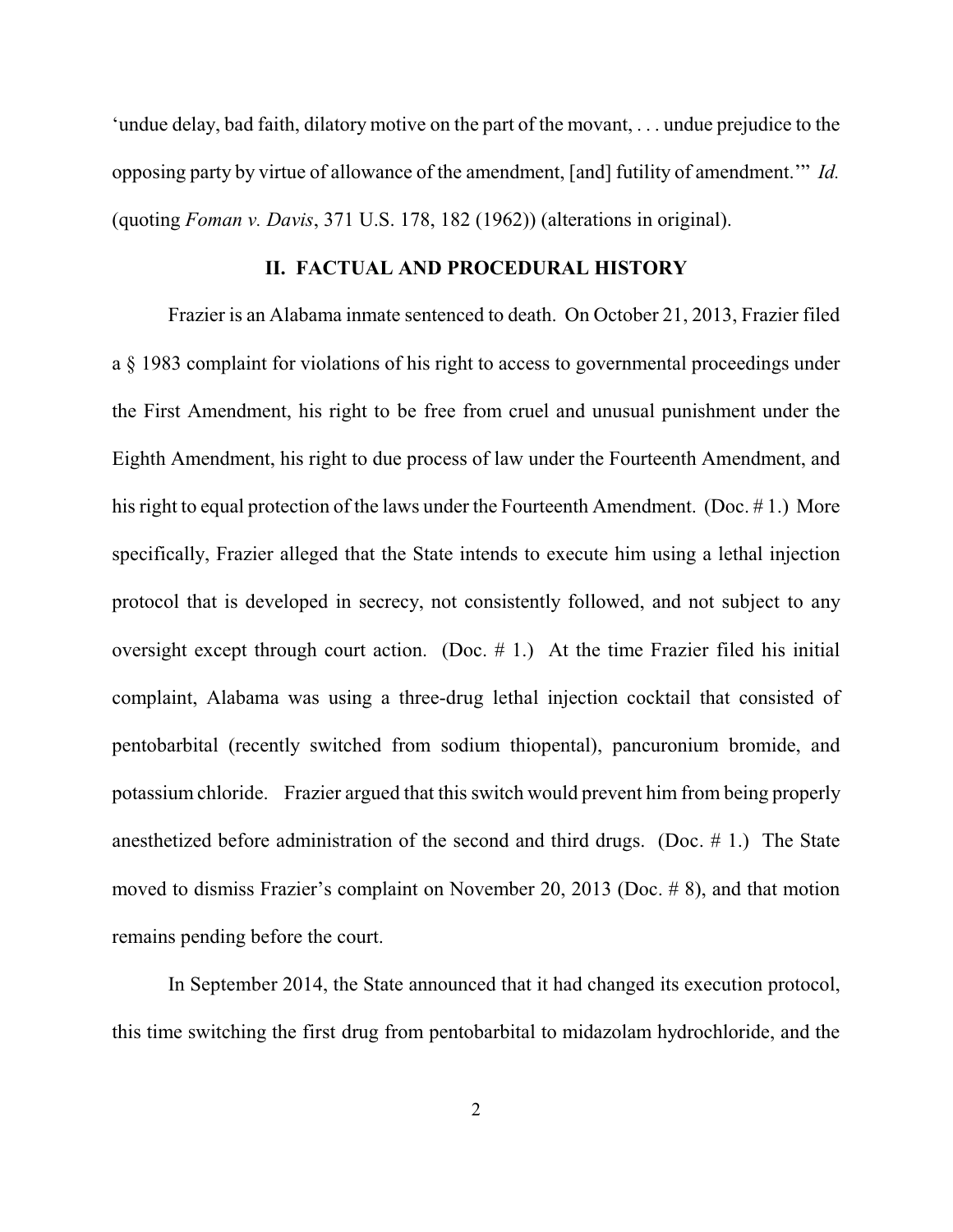second drug from pancuronium bromide to rocuronium bromide. As a result, on October 3, 2014, Frazier filed a Motion for Leave to Amend Complaint and attached a proposed amended complaint as an exhibit to his motion. (Doc. # 16.) The State filed an opposition to Frazier's motion on October 23, 2014. (Doc. # 23.)

#### **III. DISCUSSION**

Frazier's proposed amended complaint asserts the following claims: (1) an Eighth amendment cruel and unusual punishment claim based on the alleged failure of midazolam to adequately anesthesize him before administration of the second and third drugs, thus creating a substantial risk of serious harm (Count I); (2) a Fourteenth Amendment due process claim based on the secrecy surrounding Alabama's lethal injection protocol, procedures, and training (Count II); (3) a Fourteenth Amendment equal protection claim based on the State's alleged failure to adequately perform the consciousness assessment during Frazier's execution (Count III); and (4) a First Amendment claim based on the inability of Frazier to access governmental proceedings and to discover all details about Alabama's lethal injection protocol (Count IV). (Doc. # 1.) As explained below, the court finds that Counts II and IV fail under Rule 12(b)(6), and, therefore, amendment of those claims will not be allowed. Amendment of Frazier's remaining claims, however, will be permitted.

Counts II and IV of Frazier's proposed amended complaint assert claims under the First and Fourteenth Amendments based on the secrecy surrounding Alabama's lethal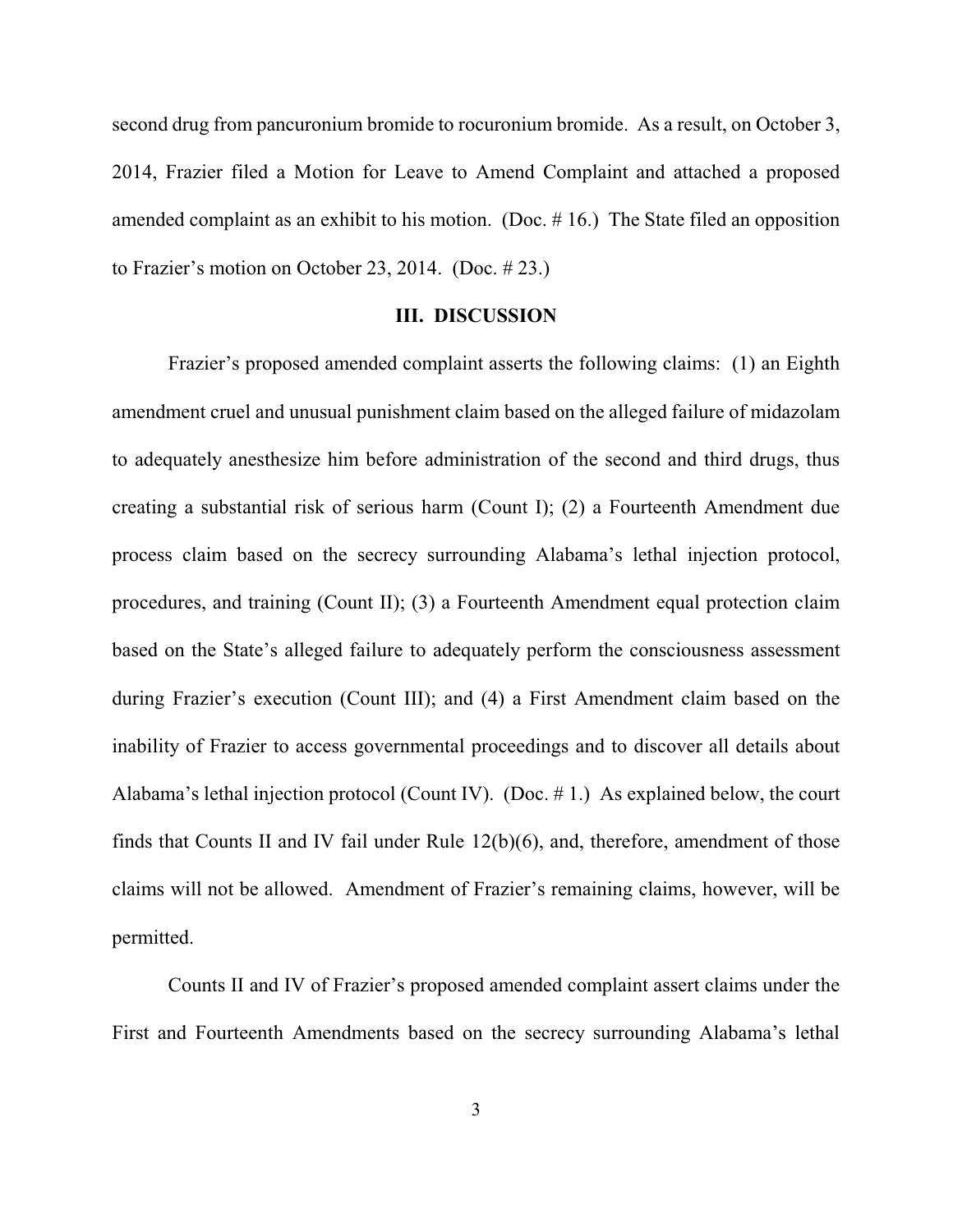injection protocol and the inability of death row inmates like Frazier to obtain full and unfettered access to the protocol. The State argues that amendment of those claims should not be allowed because they are time-barred and, therefore, futile. The court agrees. Amendment is futile when the claim, as amended, would still be subject to dismissal. *See Burger King Corp. v. Weaver*, 169 F.3d 1310, 1320 (11th Cir. 1999). In this case, Frazier was on death row as of July 31, 2002, when he became subject to execution by lethal injection rather than electrocution. Beginning on that date, Frazier could have challenged the "secrecy" surrounding Alabama's lethal injection protocol and the State's refusal to disclose to him all details about the protocol that will be used to kill him, but he waited almost eleven years to do so. These claims fall well outside of Alabama's two-year statute of limitations, *see* Ala. Code § 6-2-38(1), and the fact that two of the drugs in the protocol were changed in September 2014 does not relieve Frazier of the consequences of that fact or otherwise make these claims timely. *See Powell v. Thomas*, 643 F.3d 1300, 1305 (11th Cir. 2011) ("Powell could have challenged the ADOC's 'secrecy' surrounding the method of execution beginning July 31, 2002, as the facts supporting this cause of action should have been apparent to any person with a reasonably prudent regard for his rights . . . . Powell fails to show how his claim about the secrecy surrounding the ADOC's recent change in lethal injection protocol was revived by the ADOC's 2011 switch in drugs."); *see also Arthur v. Thomas*, 674 F.3d 1257 (11th Cir. 2012) (implicitly affirming district court's summary dismissal of similar Fourteenth Amendment due process "secrecy" claim as untimely).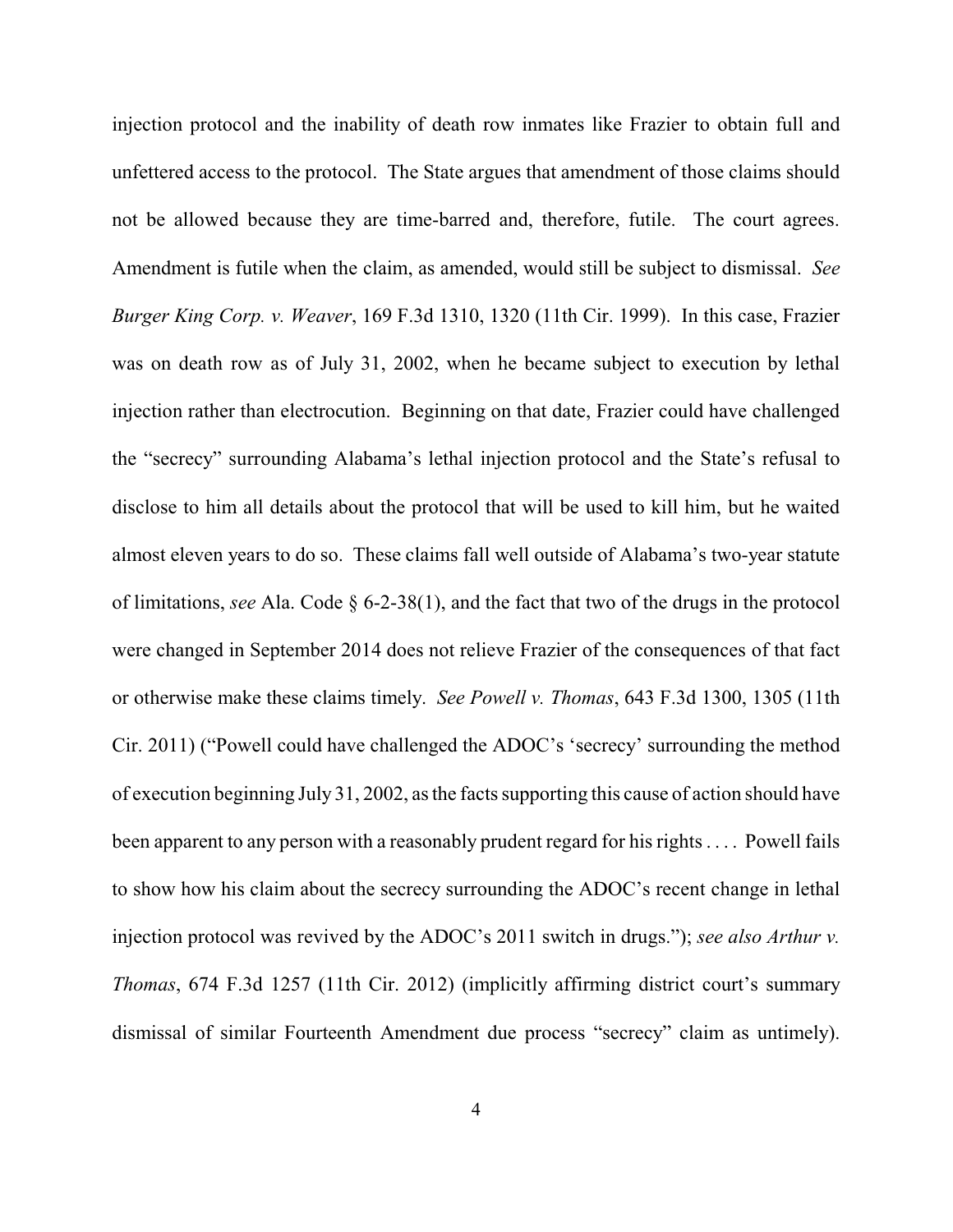Moreover, even if the court were to assume these claims were timely, Frazier's proposed amended complaint does not sufficiently set forth viable due process and First Amendment claims. *See Wellons v. Comm'r, Ga. Dept. of Corrs.*, 754 F.3d 1260, 1267 (11th Cir. 2014) ("We agree with the judgment of the district court. Neither the Fifth, Fourteenth, or First Amendments afford Wellons the broad right 'to know where, how, and by whom the lethal injection drugs will be manufactured,' as well as 'the qualifications of the person or persons who will manufacture the drugs, and who will place the catheters.'"). Accordingly, the proposed amendment of Counts II and IV of Frazier's complaint is futile and will not be allowed.

The court will, however, permit Frazier to amend his Eighth Amendment cruel and unusual punishment and his Fourteenth Amendment equal protection claims to reflect the recent change in drugs used in Alabama's lethal injection protocol. Amendment of these claims raises issues similar to those raised by the parties, and addressed by this court, in *Arthur v. Thomas*, 2:11-cv-438-WKW. As in *Arthur*, the court finds that Frazier's proposed amended complaint, on the bare pleadings, raises colorable challenges to the constitutionality of Alabama's lethal injection protocol and the manner in which it will be carried out for Frazier, and that claims of this sort should not be summarily dismissed but should proceed through discovery and, likely, evidentiary hearings in Alabama. (*See* Doc. # 195, *Arthur*, 2:11-cv-438-WKW.) Absent sufficient grounds to deny amendment, which the State has not